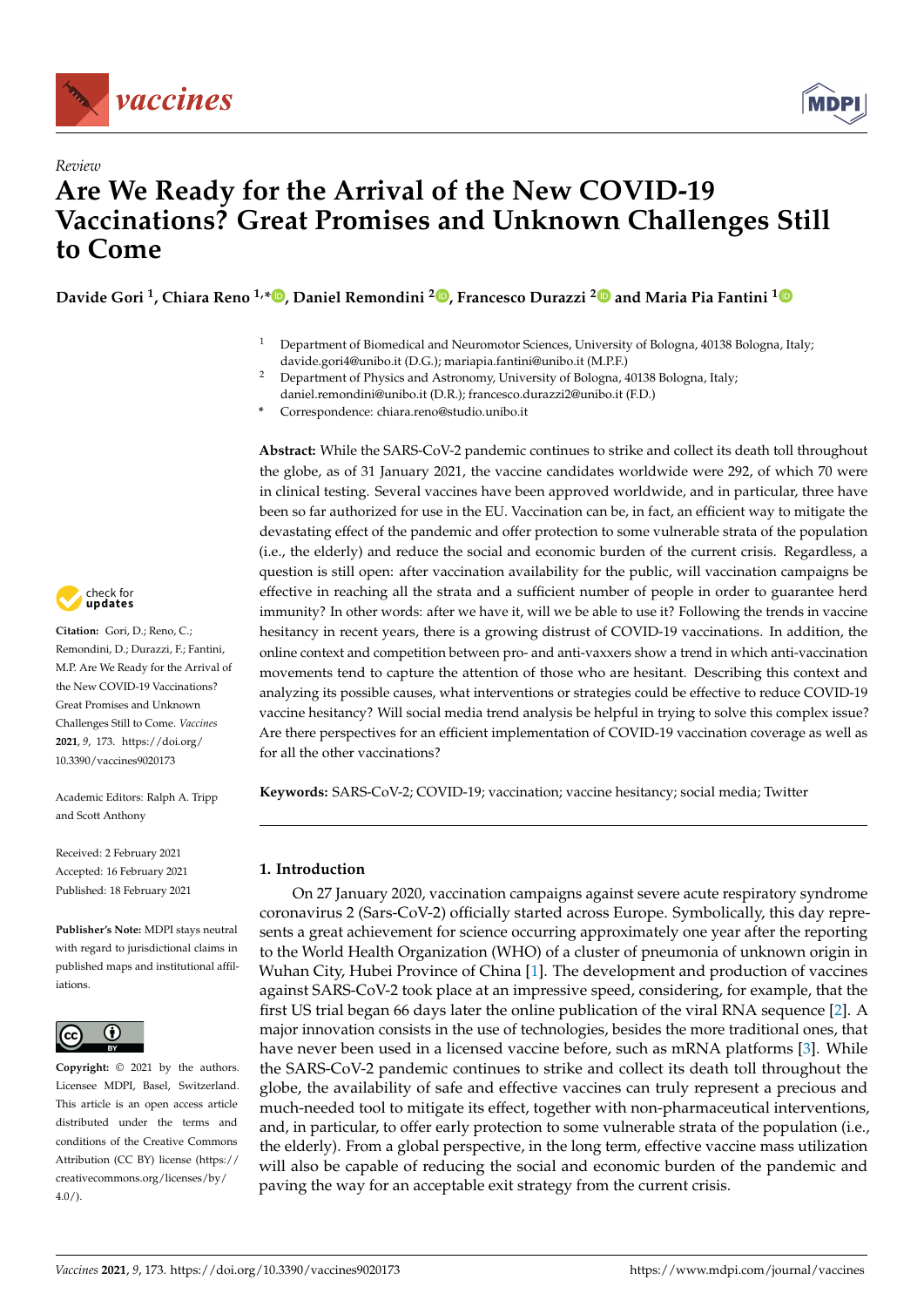When developing vaccination strategies, it is crucial to consider how the different segments of the population are affected by the infection. Older population groups have proved to be highly susceptible to this infection and to severe disease, while children seem to be less affected by the epidemic [\[4](#page-6-3)[–6\]](#page-6-4). Nonetheless, young people, mainly asymptomatic or paucisymptomatic, may contribute to the spread of the infection, given their social habits and school attendance. Vaccination of older people is the optimal age-based strategy to reduce the burden of the disease and the strain on healthcare systems, while vaccination of younger adults could reduce the incidence of the infection.

Vaccination programs should optimize vaccine allocation maximizing public health benefit and taking into account that in the next months, the demand for vaccines will exceed supply [\[6](#page-6-4)[,7\]](#page-6-5). Moreover, the rapid scale-up of vaccination campaigns, besides the basic key principle of equitable access, also requires considering several other aspects, such as the whole delivery infrastructure, logistic coordination and surveillance of adverse events after immunization [\[7\]](#page-6-5).

Surely, as the success of the vaccination deployment greatly relies on the uptake by the targeted population, efforts in transparent and effective communication campaigns are of paramount importance to counteract misinformation and vaccine hesitancy and to build trust in the population to ensure that adequate vaccination coverage is reached [\[7\]](#page-6-5).

Since the outbreak of the pandemic, we have been overwhelmed by information from different channels, from the more traditional ones to social media, and the same is happening with vaccines. These multiple sources of information have the great potential to influence public opinion, therefore having an impact on vaccination acceptance and eventually on vaccine hesitancy [\[8\]](#page-6-6).

The impressive speed at which vaccines against SARS-CoV-2 have been developed and produced certainly represents a tremendous accomplishment for science, but at the same time involves several open issues that we can summarize as follows: (1) which type of vaccines are available and what we know so far about their efficacy and safety, and type of vaccination strategies; (2) what we know about acceptance of anti-COVID-19 vaccination; (3) what is the role of media in the information/communication campaign, focusing on vaccine hesitancy.

To answers these questions according to available knowledge, we conducted a narrative review. PubMed [\(http://www.ncbi.nlm.nih.gov/pubmed/\)](http://www.ncbi.nlm.nih.gov/pubmed/), PROQUEST [\(https://](https://search.proquest.com/) [search.proquest.com/\)](https://search.proquest.com/) and Turning Research Into Practice (TRIP) [\(http://www.tripdatabase](http://www.tripdatabase.com/). [com/\)](http://www.tripdatabase.com/) database were searched for studies published up to 30 January 2021 in order to retrieve the most relevant evidence on these topics. Studies potentially eligible according to the pertinence for the different topics previously described were identified from the abstracts; full texts of relevant studies were assessed for inclusion, and their reference lists were searched for additional studies. Inconsistency was resolved through consensus. Hand-searching techniques (i.e., "snowballing" or pursuing references of references) were also applied to find additional articles [\[9\]](#page-6-7).

We also present a case study for Italy with preliminary data on the volume of social media in relation to relevant public communication about anti-COVID-19 vaccines.

## **2. Type of Anti-COVID-19 Vaccines, Their Efficacy and Safety, and Vaccination Strategies**

The public health emergency has accelerated both the development and the approval of COVID-19 vaccines. The European Medicines Agency (EMA) put in place rapid review procedures and a dedicated expert task force to review applications as rapidly as possible while ensuring at the same time robust scientific opinions [\[10\]](#page-6-8).

One year after the outbreak of the pandemic, as of 31 January 2021, the vaccine candidates worldwide are 292, of which 70 in clinical testing [\[11\]](#page-6-9). Three anti-COVID-19 vaccines have been authorized for use in the EU following recommendations by the EMA [\[12\]](#page-6-10): BioNTech-Pfizer (mRNA), Moderna (mRNA) and AstraZeneca (nonreplicative viral vector). Moreover, three contracts have been concluded to purchase a vaccine once proven safe and effective: Sanofi-GSK (protein subunit), Johnson and Johnson (nonreplicative viral vectorl) and CureVac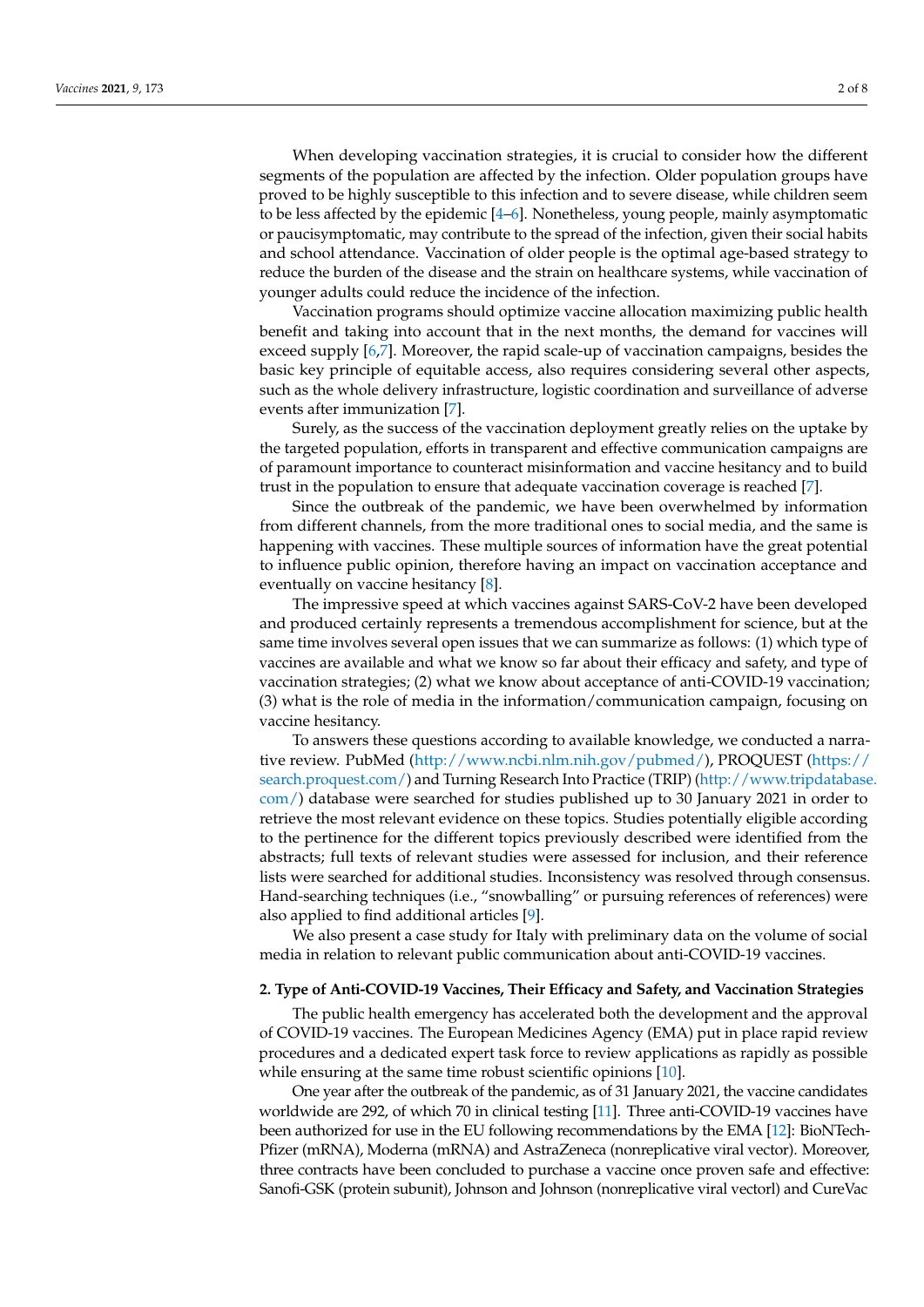(mRNA). In addition, the European Commission has concluded exploratory talks with the European companies Novavax (protein subunit) and Valneva (inactivated virus).

Besides the extraordinary timing that led to the development and authorization of vaccines, a point of great novelty is the use of technologies that have never been used in a licensed vaccine before [\[3\]](#page-6-2), on which the three vaccines authorized for use in the EU are based. Vaccines by BioNTech-Pfizer and Moderna are mRNA-based, a type of technology long-studied and which has always been considered really promising [\[13,](#page-6-11)[14\]](#page-6-12). AstraZeneca vaccine relies on a nonreplicative recombinant chimpanzee adenovirus-based platform. All these three vaccines require two doses while a point of difference is represented by storage conditions; the AstraZeneca vaccine does not require low-temperature storage, and this is a key element for logistical considerations when planning a mass vaccination campaign.

Both BioNTech-Pfizer and Moderna vaccines showed high efficacy in terms of reduction of symptomatic cases, 95% and 94.1%, respectively [\[15](#page-6-13)[,16\]](#page-6-14). However, a major question that has not yet been answered remains, namely whether the vaccines protect against asymptomatic infection and transmission to susceptible people.

The AstraZeneca vaccine demonstrated around 60% efficacy in reducing the number of symptomatic COVID-19 cases in vaccinated people across four clinical studies involving around 24,000 individuals [\[17\]](#page-6-15). Of note, participants were between 18 and 55 years old. Therefore to date, it is not certain how well this vaccine could work in older participants. Based on these considerations, in Italy, the regulatory agency (AIFA) recommended this type of vaccine for people aged between 18 and 55, while mRNA vaccines should be prioritized for older and fragile people [\[18\]](#page-6-16). However, recently, WHO recommended this type of vaccine also for people aged 65 or older [\[19\]](#page-6-17).

As regards safety, the reported side effects for all three vaccines were usually mild or moderate. Allergic reactions after the first dose of an mRNA vaccine have been reported, and scientists suspect that they may be due to a specific compound, polyethylene glycol (PEG), never used before in an approved vaccine, but further studies are necessary to confirm or refute this hypothesis [\[20\]](#page-6-18). Postmarketing studies are needed to monitor potential side effects in the long term and taking into account that several segments of the population were not recruited in efficacy and safety trials, such as pregnant women, severely immunocompromised individuals, children and adolescents.

Given the availability of these new vaccines, roughly a month since the official beginning of the vaccination campaign, two major issues are now emerging.

First, uncertainty on the number of doses and their arrival time already exists, leading to organizational problems and changes in the vaccine campaign strategic plans.

Second, new variants of the virus have been identified during the past months. The risk assessment by the European Centre for Disease Prevention and Control (ECDC) has been increased to high/very high in relation to the introduction and community spread of three new variants that have been identified in the UK, South Africa and Brazil [\[21\]](#page-6-19). Therefore, an open question that urgently needs an answer is whether these new variants will escape recognition by the immunity induced by vaccines [\[22\]](#page-6-20). What is known so far is that variant B.1.1.7. (the often so-called "UK strain") has been neutralized in vitro by serum samples of recipients of the Pfizer-BioNTech and Moderna mRNA vaccines [\[22\]](#page-6-20). On the other side, variant B.1.351 (identified in South Africa) and the close relative identified in Brazil have more alarming sequence changes, thus raising serious concerns about vaccine efficacy [\[22\]](#page-6-20). However, the strong response stimulated by mRNA vaccines in terms of neutralizing antibodies could be enough to avoid a significant loss of effectiveness, while other types of vaccines that induce lower levels of these neutralizing antibodies could be less effective [\[22\]](#page-6-20). It is therefore highly important to put in place a sequencing surveillance system to monitor the emergence of new variants and to evaluate the effectiveness of vaccines thoroughly and continuously, trying in the meantime to reach adequate levels of vaccination as soon as possible. Of note, researchers are considering redesigning vaccines against SARS-CoV-2, and some coronavirus vaccine makers are already taking into account updating their vaccines to counter these new strains [\[23\]](#page-7-0). Thanks to validated platforms long studied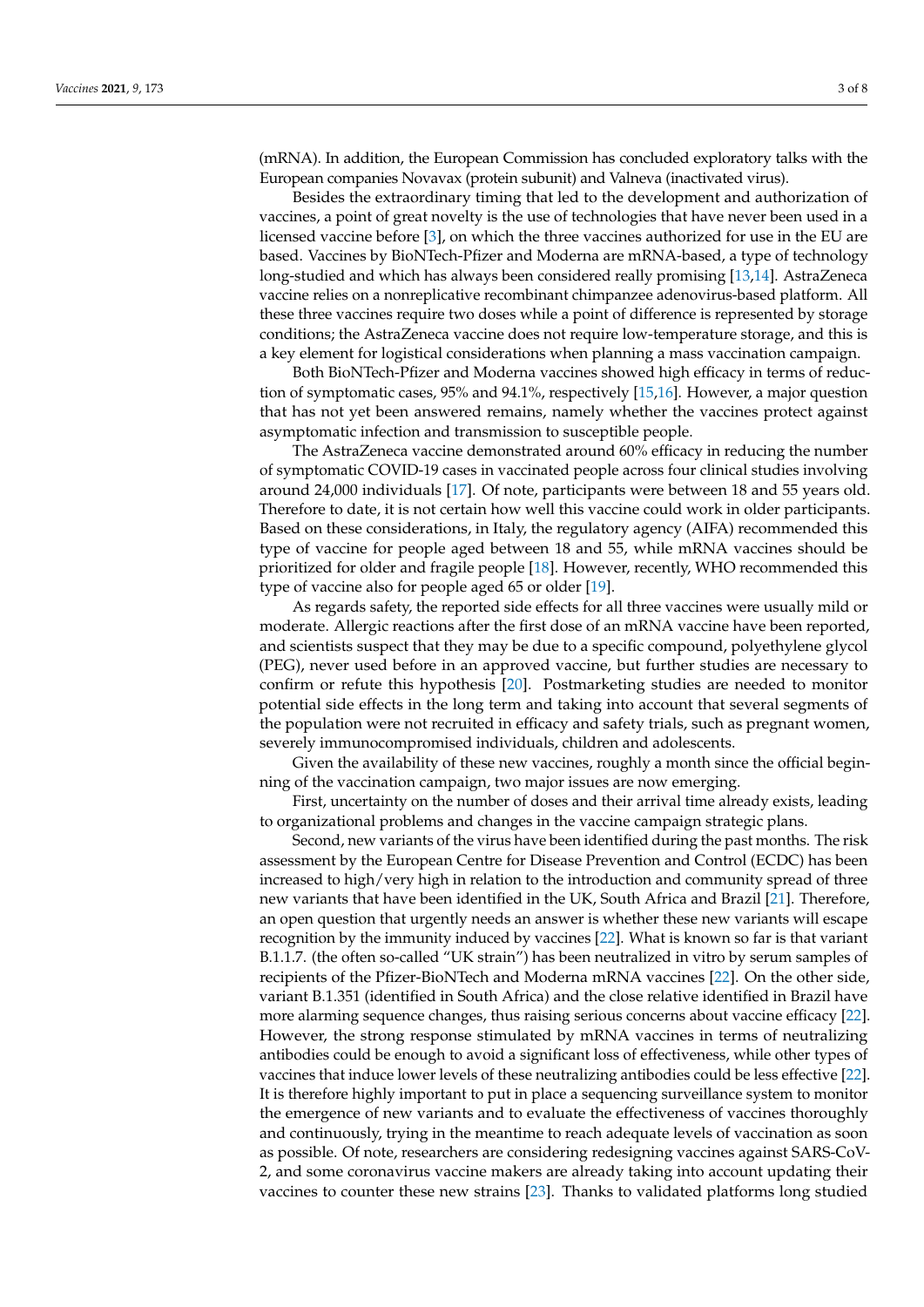before the pandemic, this process could take place relatively rapidly, potentially following the updated model of seasonal flu vaccines.

# **3. Acceptance towards Anti-COVID-19 Vaccination**

Over the course of the pandemic, several studies have been conducted, and gray literature published to capture and address the attitude towards anti-COVID-19 vaccines. It has been immediately clear that the immense efforts to develop and produce vaccines against a new pathogen in a really short period of time could be undermined by refusal or hesitancy, with the concrete risk of making herd immunity difficult to reach.

In a study carried out in Italy early after the national lockdown (May 2020) on a random sample of 1004 adult citizen, 15% of respondents stated they would probably refuse the vaccine, while 26% declared to be hesitant [\[24\]](#page-7-1); moreover, health engagement (more responsible about one's health; "health engaged people") was found to be positively related to the intention to be vaccinated. No difference was found between genders, and a partial difference was found across age groups.

Only about one-half of American adults plan to perform anti-COVID-19 vaccination, as emerged from a survey of 1117 American adults last December. Only 3 out of 10 respondents were very or extremely confident in vaccine safety and effectiveness [\[25\]](#page-7-2).

In a longitudinal study carried out between April and 8 December 2020, participants were asked how likely they were to get vaccinated for coronavirus once a vaccine was available. The self-reported likelihood of getting the COVID-19 vaccine declined from 74% in early April to 56% in early December 2020 [\[26\]](#page-7-3). In particular, during the last survey, lower levels were reported among women, Black individuals, people with lower education and younger, while higher levels were found among adults aged 65 years and older vs. those aged 18–49 years.

A general declining trend in the intention to be vaccinated against COVID-19 occurred globally. An online survey conducted in the period 8–13 October 2020, across 15 countries comprising more than 18,000 adults found that on average, 73% of respondents stated they would get vaccinated; three months earlier, the average was 77%. Of note, wide variations were reported across countries, with a sharp decline in China (85% versus 97%) and a less pronounced one in Italy (65% versus 67%) [\[27\]](#page-7-4).

Further studies are necessary to understand the determinants of vaccine acceptance and vaccine hesitancy in the different geographical and cultural contexts in relation to the pandemic trends and external events. For example, a special focus should be devoted to vaccine safety since for the general population, and it is sometimes difficult to understand how science has achieved the production of effective vaccines in such a short time since it usually takes years of research and experiments to make a vaccine. In this case, it should be pointed out that the technology was developed and validated long before this pandemic for other epidemics, and it has just been effectively re-purposed in order to tackle the virus spread.

The World Health Organization included vaccine hesitancy in the list of the ten major threats to global health in 2019 [\[28\]](#page-7-5). The Strategic Advisory Group of Experts (SAGE) Working Group on Vaccine Hesitancy defines vaccine hesitancy as the "delay in acceptance or refusal of vaccination despite the availability of vaccination services". Vaccine hesitancy is complex and context-specific, varying across time, place, and vaccines. It is influenced by factors such as complacency, convenience, and confidence [\[29\]](#page-7-6), the so-called three Cs model.

In the "3 Cs" model, vaccination confidence is defined as trust in (i) the real effectiveness and safety of vaccines; (ii) the system that delivers them, including the reliability and competence of the health services, health stakeholders and health professionals and (iii) the motivations of policymakers who decide on the needed vaccines as well as the prioritization groups. Vaccination complacency exists where perceived risks of vaccinepreventable diseases are low and, hence, vaccination is deemed unnecessary. Complacency about a particular vaccine or about vaccination, in general, is influenced by many factors. A vaccination program success may, paradoxically, result in a reduction of complacency and, ultimately, hesitancy, as individuals weigh risks of vaccination with a particular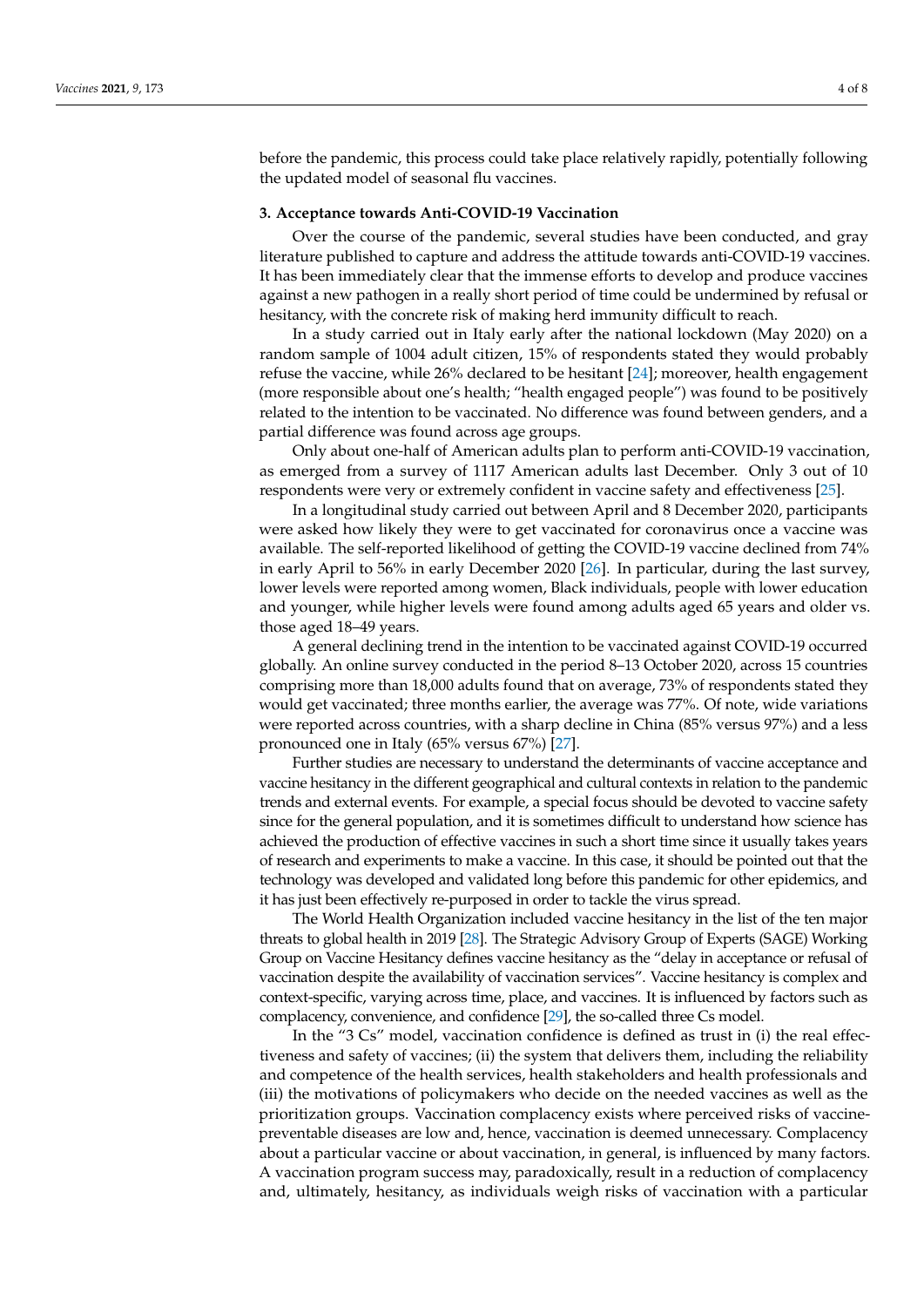vaccine against risks of the disease the vaccine prevents, which is no longer commonly seen in the community (i.e., poliomyelitis). Vaccination convenience is a significant factor when physical availability, affordability and willingness-to-pay, geographical accessibility, ability to understand and appeal of immunization services affect uptake. The real and/or perceived quality and the degree to which vaccination services are delivered at a time and place and in a cultural context that is convenient and comfortable also affect the decision to be vaccinated and could lead to vaccine hesitancy.

## **4. Role of Social Media in the Information/Communication Campaign, with a Particular Focus on Vaccine Hesitancy**

Over the course of a pandemic, individuals received information from multiple sources, but the social media role is emerging [\[8\]](#page-6-6). A recent survey with Italian medical students highlighted that they rely mostly on official communication and websites, but they used social media as the principal source of information [\[30\]](#page-7-7). The content and spread of information and misinformation online may be a determinant of risk perception and vaccine hesitancy. In fact, some evidence underlined that social media contents might influence vaccine acceptance [\[31\]](#page-7-8). In a study on parents' health beliefs, parents who were Facebook users appeared as being disproportionately oriented towards vaccine hesitancy because of emotional and narrative contents [\[32\]](#page-7-9).

In a sentiment analysis carried out from June 2011 to April 2019 on 1,499,237 tweets to study the public perception regarding vaccination on Twitter, a growing general interest in vaccines over time has been found [\[8\]](#page-6-6). Most of the analyzed tweets were neutral, but there has been an increasing tendency of both negative and positive ones. Of note, positive tweets had higher engagement than the negative ones, and, consistent with other findings, neutral tweets had fewer retweets. Significant sentiment polarity variation was found depending on locations.

Other evidence showed that social media sites allow users from different countries to have public discussions about any topic, including vaccination, in real-time and with minor or absent filtering of correct information. Even worse, the online context and competition between pro- and anti-vaxxers show today a trend in which anti-vaccination movements tend to capture the attention of those who are hesitant even if they are numerically inferior to the followers of the pro-vaccine movement on the social networks [\[33\]](#page-7-10).

Digital communities and networks could contribute to the increase in vaccine hesitancy since they allow the fast spread of rumors, fake news and myths regarding vaccination, along with the fact that people tend to follow people who agree with them [\[34\]](#page-7-11). It is possible, for example, to map the relationship between users with different opinions about vaccinations, the key leaders ("influencers") over time [\[35\]](#page-7-12). It is hence of primary importance to monitor social media trends to measure how and how much vaccine hesitancy is spread in our communities.

#### **5. A Case Study for Italy: A Twitter Volumes Analysis**

In Figure [1](#page-5-0) and Table [1,](#page-5-1) we show an example for Italy, in which variations in the volume of tweets associated with COVID-19 (and thus indirectly quantifying the concern on the topic) seemed associated with some events that occurred in Italy in the same days driven by highly influential people. For this analysis, we defined a relative increase indicator as  $\Delta T = (T_{day} - T_{day-1})/T_{week}$ , where T is the volume of tweets on that day. Tweets were collected from 7 October 2020 to 26 January 2020 through several keywords. Vertical lines have been drawn on the days where we observed a relative increase of tweets volume higher than 50% corresponding to the first announcement by Pfizer of a new vaccine, a skeptical statement on the vaccine by a well-known physician and first doses of vaccine arrive in Italy and the first day of vaccination in Italy. Further, sentiment analysis [\[36,](#page-7-13)[37\]](#page-7-14) will be conducted to estimate a polarity, an emotion or a level of agreement by the user in relation to the message. Mapping the spread of sentiments in the social network can help to identify the main trends in opinion and possibly to characterize the "forces" (if any) acting behind these opinions.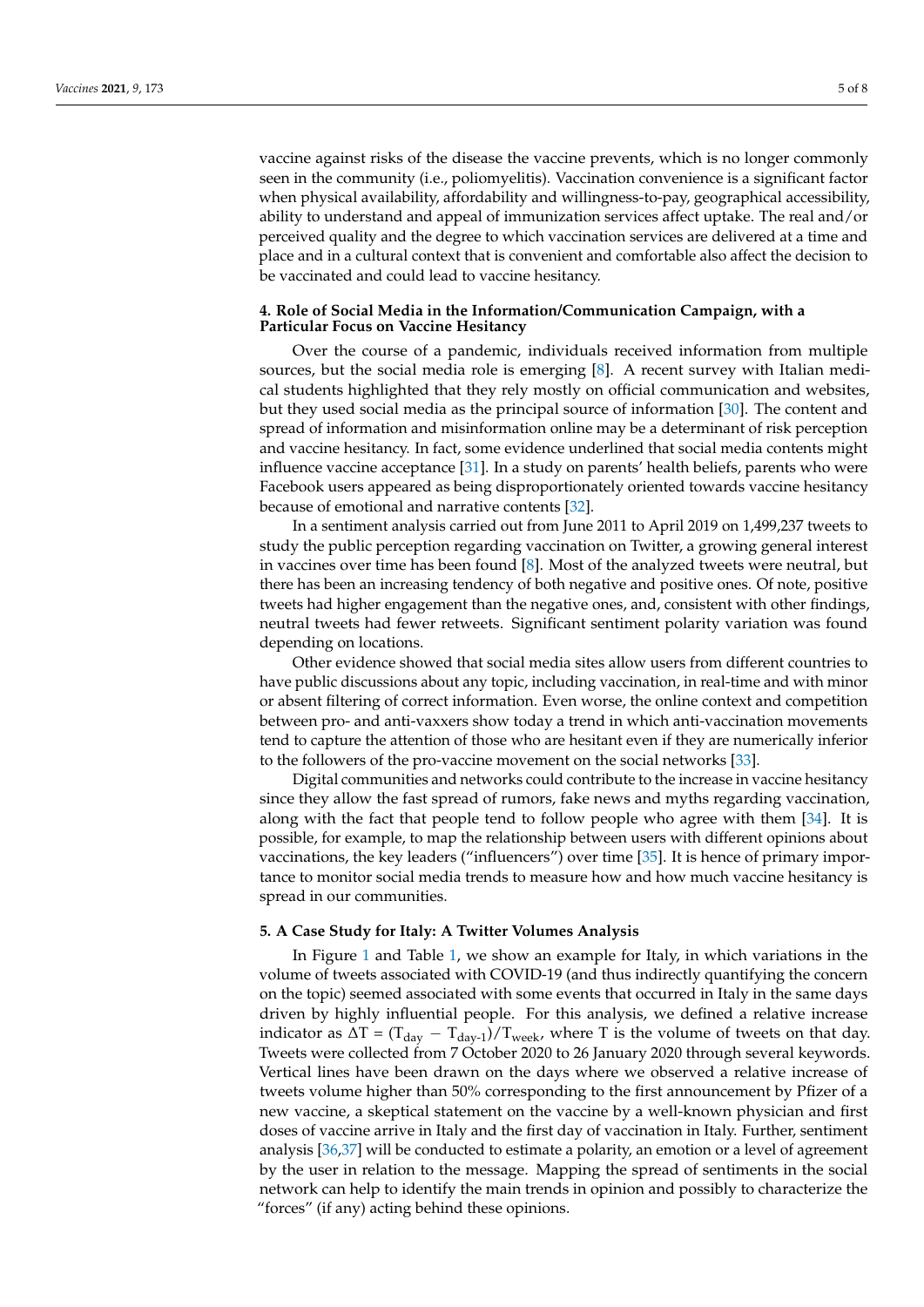<span id="page-5-0"></span>

**Figure 1.** Daily volume of collected Italian tweets, from 7 October 2020 to 26 January 2020. Tweets were collected through several keywords: "vaccino", "vaccini", "vaccinazione", "vaccinazioni". A vertical line is drawn on the days where we several keywords: "vaccino", "vaccini", "vaccinazione", "vaccinazioni". A vertical line is drawn on the days where we observed a relative increase of tweets volume higher than 50%. observed a relative increase of tweets volume higher than 50%. **Figure 1.** Daily volume of collected Italian tweets, from 7 October 2020 to 26 January 2020. Tweets were collected through

<span id="page-5-1"></span>**Table 1.** Main events related to days having a relative increase of tweets volume higher than 50%.

27-12-2020 1.71 First day of vaccination in Italy

| <b>Date</b>     |      | <b>Main Events</b>                                       |
|-----------------|------|----------------------------------------------------------|
| 20-10-2020      | 0.51 | Rumors about vaccine in December                         |
| 25-10-2020      | 0.55 | Press conference about vaccine in December               |
| $9 - 11 - 2020$ | 7.91 | Pfizer's vaccine announced                               |
| 20-11-2020      | 0.56 | Skeptical statement on vaccine by a well-known physician |
| $2 - 12 - 2020$ | 0.81 | Vaccination plan presented by Minister of Health         |
| 26-12-2020      | 1.57 | First doses of vaccine arrive in Italy                   |
| 27-12-2020      | 1.71 | First day of vaccination in Italy                        |
| 24-01-2020      | 0.59 | Controversy over a call for a pavilion for vaccinations  |

#### **6. Main Considerations and Challenges Ahead**

From the very first known case of COVID-19 in China at the end of 2019, the world has been eager for good news. The promises of new vaccines are great, but many challenges are still to be tackled.

A clear, efficient and effective vaccination campaign must achieve the goal of directly vaccinating those at the highest risk for the severe outcome and protect them indirectly by vaccinating those who transmit the most.

Vaccination rollout speeds may differ depending on vaccine doses availability, logistical issues, but mostly on population vaccine attitudes and acceptance. A question is still open on this topic: once vaccines will be available for all, will we be able to use them?

For this purpose, communication plans play a central role and can make an important contribution to the achievement of this objective. Even if some technologies have never been used in a licensed vaccine before, the platforms were studied long before the pandemic, and this concept should be addressed when communicating with the public. Positively, as shown during the actual pandemic, public health professionals have also taken an active role in these conversations, becoming opinion leaders [\[38\]](#page-7-15). Nevertheless, strong attention must be paid to other self-calling experts or professionals who contribute to the spread of misinformation and/or unverified news.

The literature analyzed underlines how organizations and professionals in public health should roll out their sleeves and include the analysis of social media as an effective strategy to fight vaccine hesitancy [\[8\]](#page-6-6). Furthermore, social media is not only a platform for real-time surveillance of vaccine hesitancy and infectious diseases but also a useful communication tool for global health actors to identify which strategies are best suited to the different opinion groups in order to limit the spread of vaccine hesitancy and increase the levels of vaccine acceptance.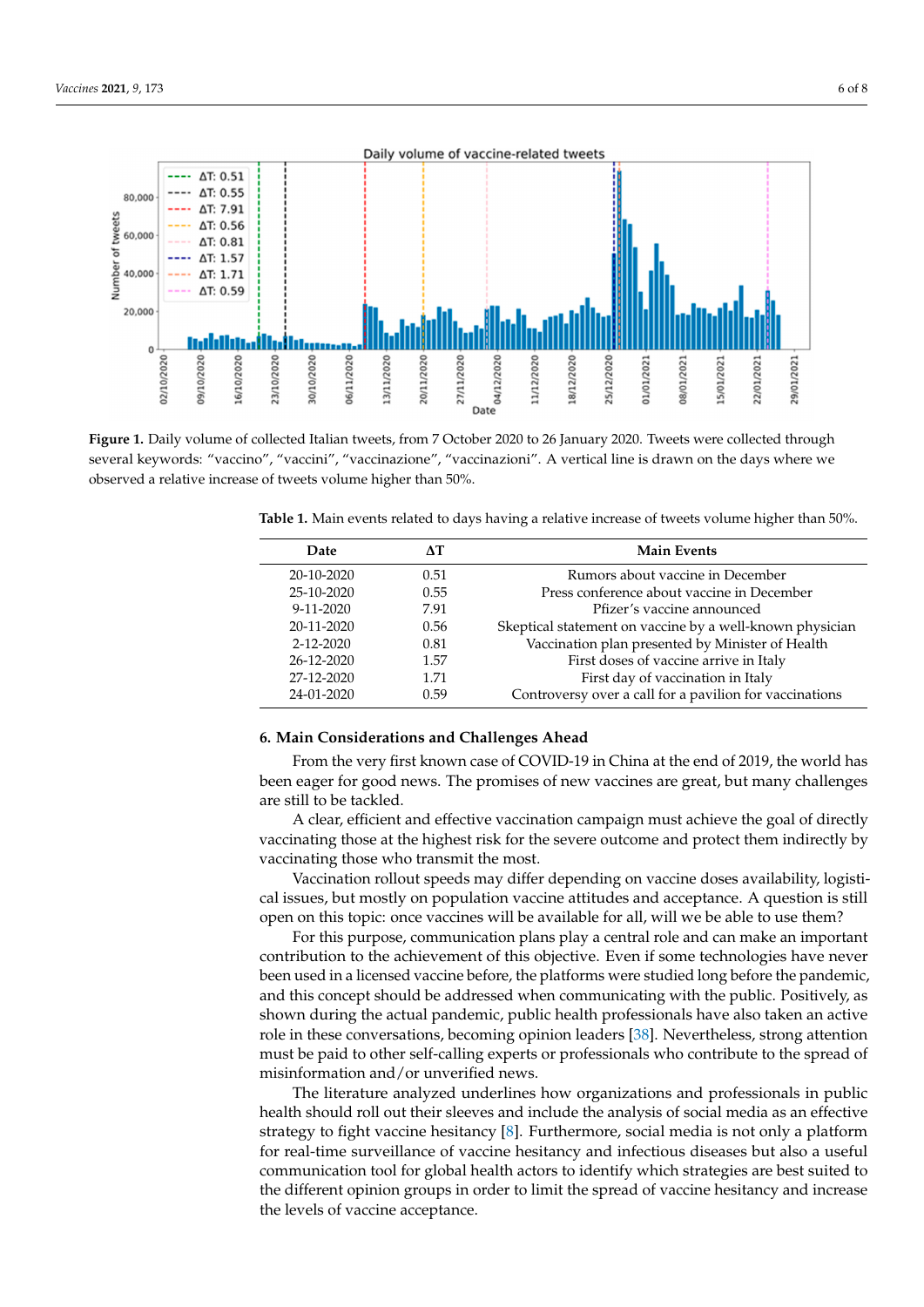**Author Contributions:** Conceptualization, M.P.F., D.G., C.R.; formal analysis, D.R., F.D.; data curation, all authors; writing—original draft preparation, D.G., C.R.; writing—review and editing, F.D., M.P.F.; supervision, D.R., M.P.F. All authors have read and agreed to the published version of the manuscript.

**Funding:** This research received no external funding.

**Institutional Review Board Statement:** Not applicable.

**Informed Consent Statement:** Not applicable.

**Data Availability Statement:** Not applicable.

**Conflicts of Interest:** The authors declare no conflict of interest.

#### **References**

- <span id="page-6-0"></span>1. Pneumonia of Unknown Cause—China. Available online: [https://www.who.int/csr/don/05-january-2020-pneumonia-of](https://www.who.int/csr/don/05-january-2020-pneumonia-of-unkown-cause-china/en/)[unkown-cause-china/en/](https://www.who.int/csr/don/05-january-2020-pneumonia-of-unkown-cause-china/en/) (accessed on 31 January 2021).
- <span id="page-6-1"></span>2. Abbasi, J. COVID-19 and mRNA Vaccines-First Large Test for a New Approach. *JAMA* **2020**, *324*, 1125–1127. [\[CrossRef\]](http://doi.org/10.1001/jama.2020.16866) [\[PubMed\]](http://www.ncbi.nlm.nih.gov/pubmed/32880613)
- <span id="page-6-2"></span>3. Callaway, E. The race for coronavirus vaccines: A graphical guide. *Nature* **2020**, *580*, 576–577. [\[CrossRef\]](http://doi.org/10.1038/d41586-020-01221-y) [\[PubMed\]](http://www.ncbi.nlm.nih.gov/pubmed/32346146)
- <span id="page-6-3"></span>4. Increased Risk of Hospitalization or Death. Available online: [https://www.cdc.gov/coronavirus/2019-ncov/need-extra](https://www.cdc.gov/coronavirus/2019-ncov/need-extra-precautions/older-adults.html)[precautions/older-adults.html](https://www.cdc.gov/coronavirus/2019-ncov/need-extra-precautions/older-adults.html) (accessed on 31 January 2021).
- 5. Fantini, M.P.; Reno, C.; Biserni, G.B.; Savoia, E.; Lanari, M. COVID-19 and the re-opening of schools: A policy maker's dilemma. *Ital. J. Pediatr.* **2020**, *46*, 79. [\[CrossRef\]](http://doi.org/10.1186/s13052-020-00844-1) [\[PubMed\]](http://www.ncbi.nlm.nih.gov/pubmed/32517815)
- <span id="page-6-4"></span>6. Fitzpatrick, M.C.; Galvani, A.P. Optimizing age-specific vaccination. *Science* **2021**, eabg2334. [\[CrossRef\]](http://doi.org/10.1126/science.abg2334)
- <span id="page-6-5"></span>7. Baldo, V.; Reno, C.; Cocchio, S.; Fantini, M.P. SARS-CoV-2/COVID-19 Vaccines: The Promises and the Challenges Ahead. *Vaccines* **2021**, *9*, 21. [\[CrossRef\]](http://doi.org/10.3390/vaccines9010021) [\[PubMed\]](http://www.ncbi.nlm.nih.gov/pubmed/33406785)
- <span id="page-6-6"></span>8. Piedrahita-Valdés, H.; Piedrahita-Castillo, D.; Bermejo-Higuera, J.; Guillem-Saiz, P.; Bermejo-Higuera, J.R.; Guillem-Saiz, J.; Sicilia-Montalvo, J.A.; Machío-Regidor, F. Vaccine Hesitancy on Social Media: Sentiment Analysis from June 2011 to April 2019. *Vaccines* **2021**, *9*, 28. [\[CrossRef\]](http://doi.org/10.3390/vaccines9010028)
- <span id="page-6-7"></span>9. Greenhalgh, T.; Peacock, R. Effectiveness and efficiency of search methods in systematic reviews of complex evidence: Audit of primary sources. *BMJ* **2005**, *331*, 1064–1065. [\[CrossRef\]](http://doi.org/10.1136/bmj.38636.593461.68)
- <span id="page-6-8"></span>10. COVID-19 Vaccines: Key Facts. Available online: [https://www.ema.europa.eu/en/human-regulatory/overview/public-health](https://www.ema.europa.eu/en/human-regulatory/overview/public-health-threats/coronavirus-disease-covid-19/treatments-vaccines/covid-19-vaccines-key-facts)[threats/coronavirus-disease-covid-19/treatments-vaccines/covid-19-vaccines-key-facts](https://www.ema.europa.eu/en/human-regulatory/overview/public-health-threats/coronavirus-disease-covid-19/treatments-vaccines/covid-19-vaccines-key-facts) (accessed on 31 January 2021).
- <span id="page-6-9"></span>11. The COVID-19 Pandemic Has Prompted Numerous Research Institutes and Companies to Develop Vaccine Candidates Targeting This Novel Disease. Available online: [https://vac-lshtm.shinyapps.io/ncov\\_vaccine\\_landscape/](https://vac-lshtm.shinyapps.io/ncov_vaccine_landscape/) (accessed on 31 January 2021).
- <span id="page-6-10"></span>12. Coronavirus Vaccines Strategy. Available online: [https://ec.europa.eu/info/live-work-travel-eu/coronavirus-response/public](https://ec.europa.eu/info/live-work-travel-eu/coronavirus-response/public-health/coronavirus-vaccines-strategy_en)[health/coronavirus-vaccines-strategy\\_en](https://ec.europa.eu/info/live-work-travel-eu/coronavirus-response/public-health/coronavirus-vaccines-strategy_en) (accessed on 31 January 2021).
- <span id="page-6-11"></span>13. The Story of mRNA: How a Once-Dismissed Idea Became a Leading Technology in the Covid Vaccine Race. Available online: [https://www.statnews.com/2020/11/10/the-story-of-mrna-how-a-once-dismissed-idea-became-a-leading-technology](https://www.statnews.com/2020/11/10/the-story-of-mrna-how-a-once-dismissed-idea-became-a-leading-technology-in-the-covid-vaccine-race/)[in-the-covid-vaccine-race/](https://www.statnews.com/2020/11/10/the-story-of-mrna-how-a-once-dismissed-idea-became-a-leading-technology-in-the-covid-vaccine-race/) (accessed on 31 January 2021).
- <span id="page-6-12"></span>14. Pardi, N.; Hogan, M.J.; Porter, F.W.; Weissman, D. mRNA vaccines—A new era in vaccinology. *Nat. Rev. Drug Discov.* **2018**, *17*, 261–279. [\[CrossRef\]](http://doi.org/10.1038/nrd.2017.243)
- <span id="page-6-13"></span>15. Polack, F.P.; Thomas, S.J.; Kitchin, N.; Absalon, J.; Gurtman, A.; Lockhart, S.; Perez, J.L.; Pérez Marc, G.; Moreira, E.D.; Zerbini, C.; et al. C4591001 Clinical Trial Group. Safety and Efficacy of the BNT162b2 mRNA Covid-19 Vaccine. *N. Engl. J. Med.* **2020**, *383*, 2603–2615. [\[CrossRef\]](http://doi.org/10.1056/NEJMoa2034577)
- <span id="page-6-14"></span>16. Baden, L.R.; El Sahly, H.M.; Essink, B.; Kotloff, K.; Frey, S.; Novak, R.; Diemert, D.; Spector, S.A.; Rouphael, N.; Creech, C.B.; et al. Efficacy and Safety of the mRNA-1273 SARS-CoV-2 Vaccine. *N. Engl. J. Med.* **2020**, *384*, 403–416. [\[CrossRef\]](http://doi.org/10.1056/NEJMoa2035389)
- <span id="page-6-15"></span>17. EMA Recommends COVID-19 Vaccine AstraZeneca for Authorisation in the EU. Available online: [https://www.ema.europa.eu/](https://www.ema.europa.eu/en/news/ema-recommends-covid-19-vaccine-astrazeneca-authorisation-eu) [en/news/ema-recommends-covid-19-vaccine-astrazeneca-authorisation-eu](https://www.ema.europa.eu/en/news/ema-recommends-covid-19-vaccine-astrazeneca-authorisation-eu) (accessed on 31 January 2021).
- <span id="page-6-16"></span>18. AIFA: Autorizzato Vaccino AstraZeneca. Available online: <https://www.aifa.gov.it/en/-/aifa-autorizzato-vaccino-astrazeneca> (accessed on 31 January 2021).
- <span id="page-6-17"></span>19. The Oxford/AstraZeneca COVID-19 Vaccine: What You Need to Know. Available online: [https://www.who.int/news-room/](https://www.who.int/news-room/feature-stories/detail/the-oxford-astrazeneca-covid-19-vaccine-what-you-need-to-know) [feature-stories/detail/the-oxford-astrazeneca-covid-19-vaccine-what-you-need-to-know](https://www.who.int/news-room/feature-stories/detail/the-oxford-astrazeneca-covid-19-vaccine-what-you-need-to-know) (accessed on 31 January 2021).
- <span id="page-6-18"></span>20. Suspicions Grow That Nanoparticles in Pfizer's COVID-19 Vaccine Trigger Rare Allergic Reactions. Available online: [https://www.sciencemag.org/news/2020/12/suspicions-grow-nanoparticles-pfizer-s-covid-19-vaccine-trigger-rare-allergic](https://www.sciencemag.org/news/2020/12/suspicions-grow-nanoparticles-pfizer-s-covid-19-vaccine-trigger-rare-allergic-reactions)[reactions](https://www.sciencemag.org/news/2020/12/suspicions-grow-nanoparticles-pfizer-s-covid-19-vaccine-trigger-rare-allergic-reactions) (accessed on 31 January 2021).
- <span id="page-6-19"></span>21. Risk Assessment: Risk Related to the Spread of New SARS-CoV-2 Variants of Concern in the EU/EEA—First Update. Available online: [https://www.ecdc.europa.eu/en/publications-data/covid-19-risk-assessment-spread-new-variants-concern](https://www.ecdc.europa.eu/en/publications-data/covid-19-risk-assessment-spread-new-variants-concern-eueea-first-update)[eueea-first-update](https://www.ecdc.europa.eu/en/publications-data/covid-19-risk-assessment-spread-new-variants-concern-eueea-first-update) (accessed on 31 January 2021).
- <span id="page-6-20"></span>22. Moore, J.P.; Offit, P.A. SARS-CoV-2 Vaccines and the Growing Threat of Viral Variants. *JAMA* **2021**. [\[CrossRef\]](http://doi.org/10.1001/jama.2021.1114)